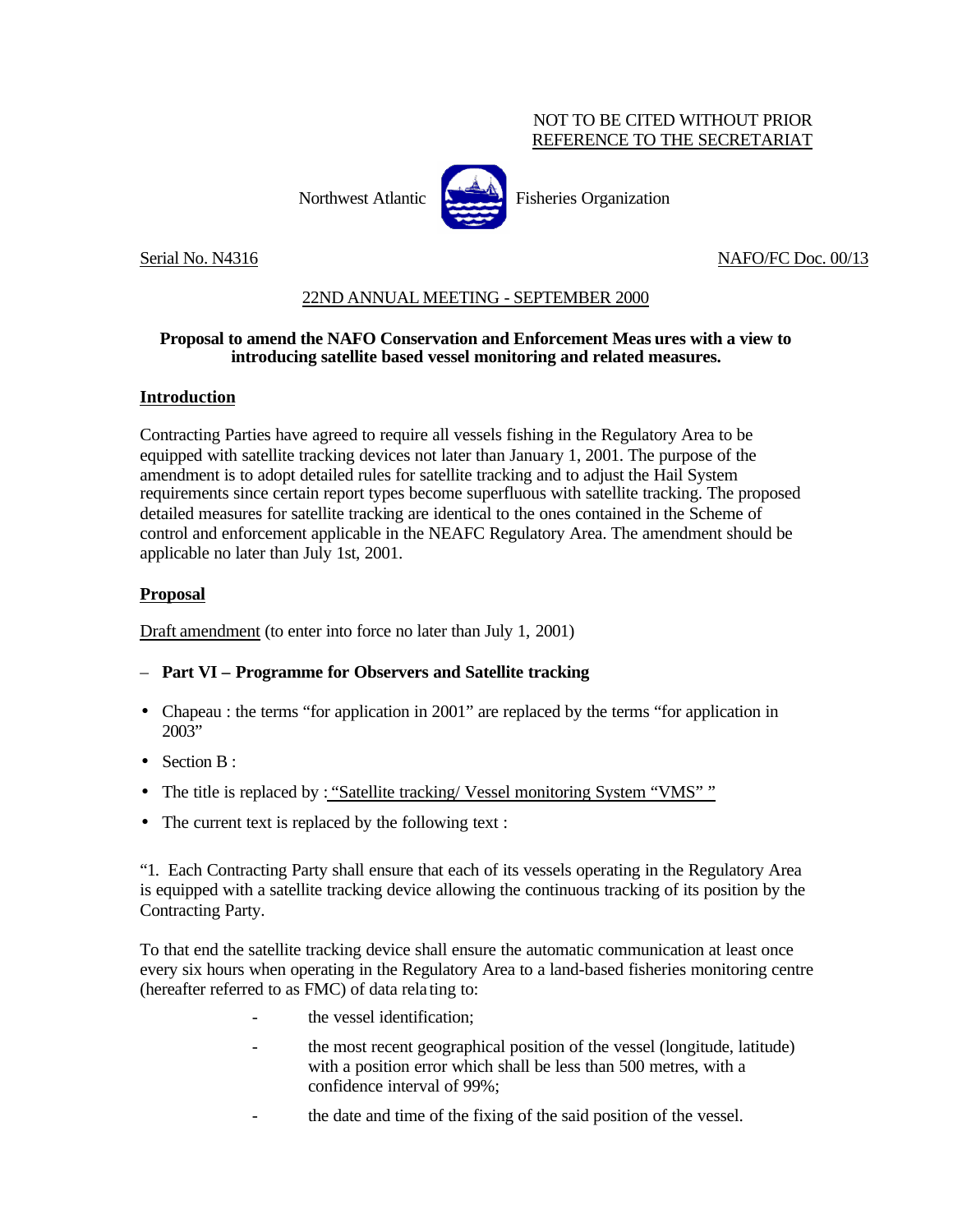Each Contracting Party shall take the necessary measures to ensure that its FMC receives these data.

2. The FMC of each Contracting Party shall be equipped with computer hardware and software enabling automatic data processing and electronic data transmission. Each Contracting Party shall provide for back-up and recovery procedures in case of system failures.

3. Each Contracting Party shall take the necessary measures to ensure that the VMS data received from its fishing vessels are recorded in computer readable form for a period of three years.

4. The masters of fishing vessels shall ensure that the satellite tracking devices are at all times fully operational and that the information in paragraph 1. is transmitted. In the event of a technical failure or non-operation of the satellite tracking device fitted on board a fishing vessel, the device shall be repaired or replaced within one month. After this period, the master of a fishing vessel shall not be authorised to commence a fishing trip with a defective satellite tracking device. Where a device stops functioning and a fishing trip lasts more than one month, the repair or the replacement has to take place as soon as the vessel enters a port, the fishing vessel shall not be authorised to continue or commence a fishing trip without the satellite tracking device having been repaired or replaced.

5. Each Contracting Party shall ensure that a fishing vessel with a defective satellite tracking device shall communicate, at least daily, reports containing the information in paragraph 1. to the FMC, by other means of communication (radio, facsimile or telex).

6. Each Contracting Party shall communicate reports and messages pursuant to paragraph 1. and paragraph 5. to the Executive Secretary as soon as possible, but not later than 24 hours after receipt of those reports and messages. If the Contracting Party so desires, it shall ensure that each of its fishing vessels shall communicate reports (by satellite, radio, facsimile or telex) to the Executive Secretary.

7. Each Contracting Party shall ensure that the reports and messages transmitted between the Contracting Party and the Executive Secretary or if the Contracting Party so desires, between its fishing vessels and the Executive Secretary, shall be in accordance with the data exchange format set out in Annex II. (Part III "VMS position report format")

8. The Executive Secretary shall make available as soon as possible the information received under paragraph 7. to other Contracting Partie s with an active inspection presence in the Regulatory Area. All reports and messages shall be treated in a confidential manner.

9. Each Contracting Party shall notify the name, address, telephone, telex and facsimile numbers as well as the addresses for electronic communication of their relevant authorities to the Executive Secretary before 1 July 2001 and thereafter any changes without delay.

10. Subject to any other arrangements between Contracting Parties, each Contracting Party shall pay all costs associated with this system."